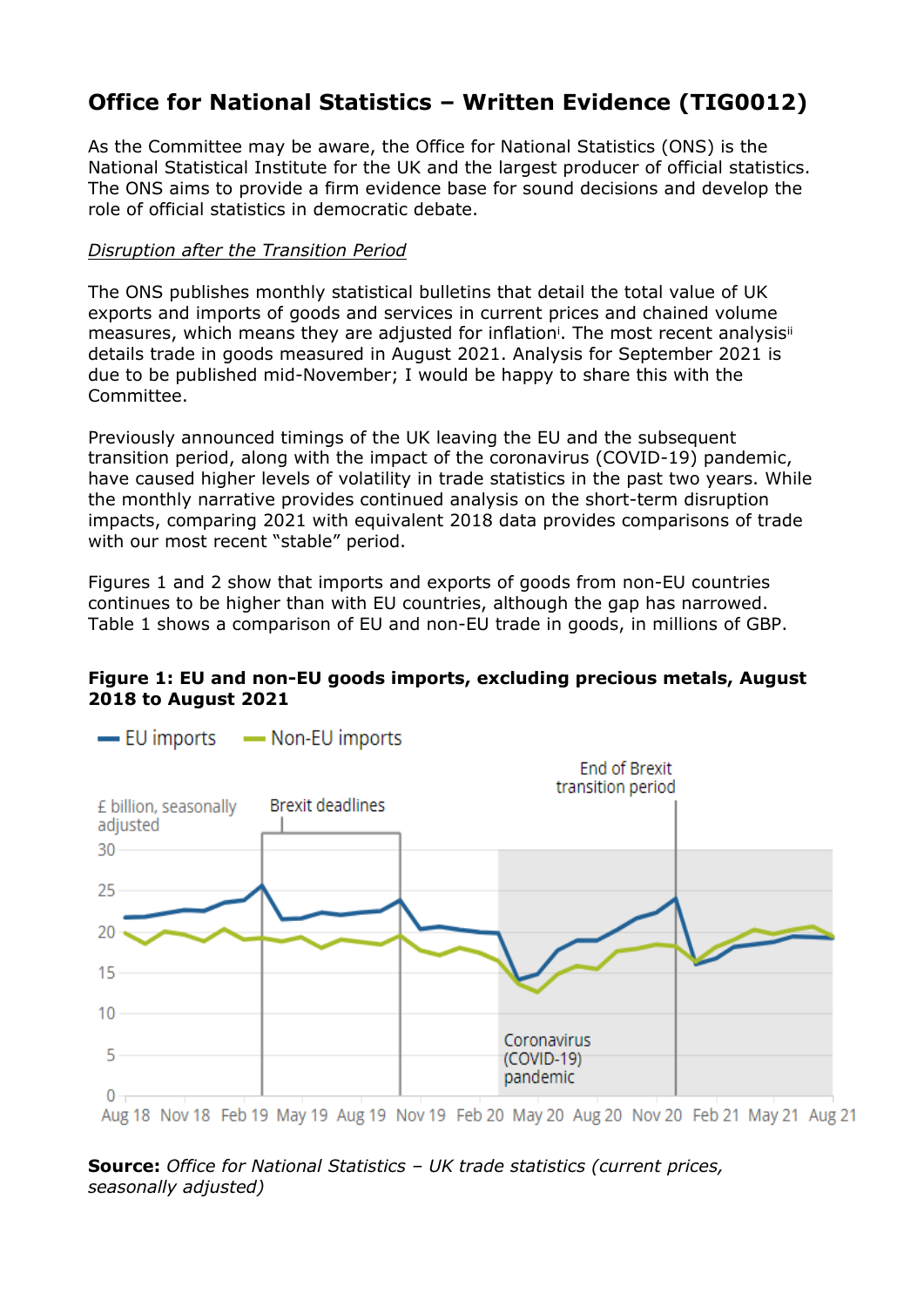## **Figure 2**: **EU and non-EU goods exports, excluding precious metals, August 2018 to August 2021**



**Source:** *Office for National Statistics – UK trade statistics, current prices, seasonally adjusted*

| Table 1: Trade in goods, excluding precious metals, EU, and Non-EU |  |  |
|--------------------------------------------------------------------|--|--|
| comparison                                                         |  |  |

| <b>Direction</b> | <b>Period</b>    | EU, £m  | Non-EU,<br>£m | <b>Monthly Comparison</b>               |
|------------------|------------------|---------|---------------|-----------------------------------------|
| Imports          | 2021 Jan-<br>Aug | 145 613 | 153 352       | Non-EU larger in 8 out of 8<br>months   |
| Imports          | 2020             | 232 382 | 196 186       | EU larger in 12 out of 12<br>months     |
| Imports          | 2019             | 269 568 | 224 896       | EU larger in 12 out of 12<br>months     |
| Imports          | 2018             | 267 210 | 221 642       | EU larger in 12 out of 12<br>months     |
| Exports          | 2021 Jan-<br>Aug | 99 384  | 108 796       | Non-EU larger in 7 out of 8<br>months   |
| Exports          | 2020             | 145 098 | 152 595       | Non-EU larger in 11 out of 12<br>months |
| <b>Exports</b>   | 2019             | 170 111 | 187 335       | Non-EU larger in 8 out of 12<br>months  |
| Exports          | 2018             | 172 505 | 176 684       | Non-EU larger in 9 out of 12<br>months  |

*Impact of Pandemic*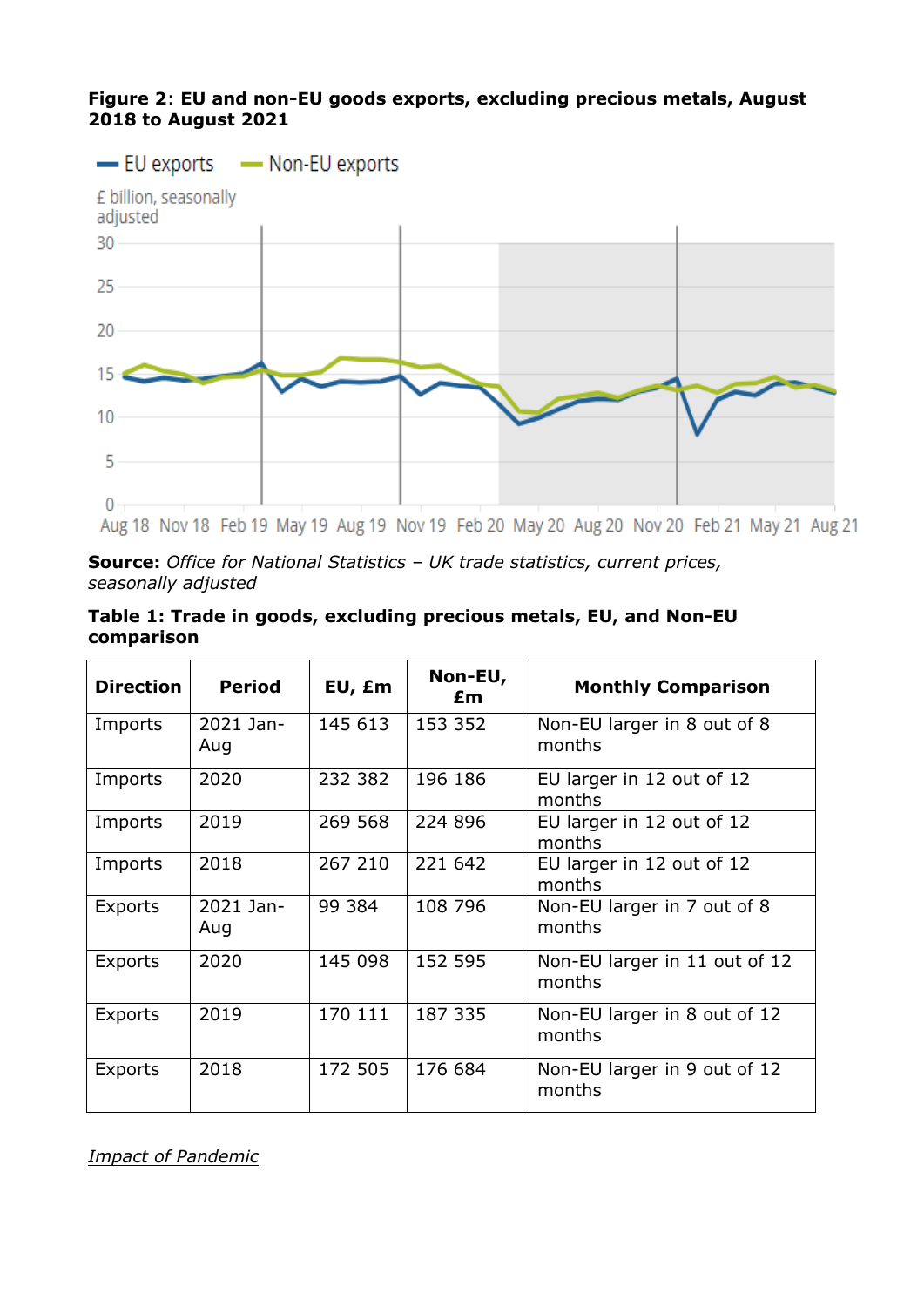With the ongoing pandemic and recession, it is difficult to assess the extent to which the patterns seen in the tables and charts above reflect short-term trade disruption or longer-term supply chain adjustments.

Businesses reporting that the end of the EU transition period was their main importing or exporting challenge increased between the end of December 2020 and April 2021, as shown in Figure 3.

In addition, Figure 4 shows the number of weekly cargo and tanker ship visits to UK ports in January 2021 was on average 20.4% lower than January 2020, reflecting disruption in trade. The number of visits has since increased and in April 2021 became higher than the same period in 2020, although that partly reflects coronavirus impacting on the 2020 numbers.

#### **Figure 3: Percentage of currently trading businesses that have reported experiencing challenges, weighted by count, December 2020 to April 2021**



**Source:** *Business Insights and Conditions Survey*

**Figure 4: UK cargo and tanker weekly visits, seven-day moving average, seasonally adjusted**